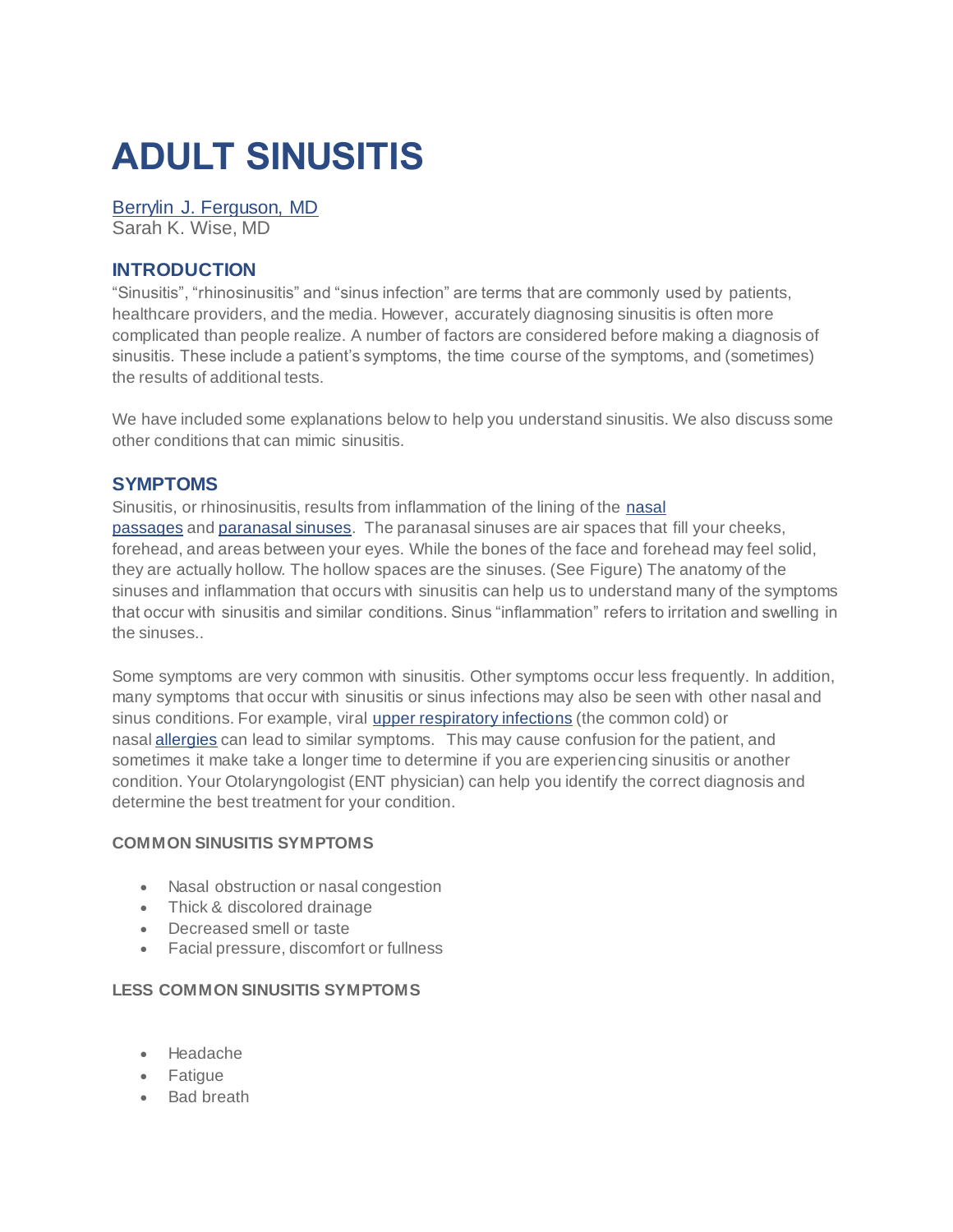- Fever
- Upper tooth pain
- Cough
- Ear pressure

Since many of these symptoms may overlap with other nasal and sinus conditions, the timing, specific combination of symptoms, and other tests can often help to find the correct diagnosis for your problem. These items are discussed in the following sections.

## **TIME COURSE**

*One to two weeks:* Inflammation of the paranasal sinuses that is present for less than a week or two is usually due to a **viral infection**, also known as a viral [upper respiratory infection](http://care.american-rhinologic.org/upper_respiratory_infection), or the common cold. Some symptoms commonly occur with viral upper respiratory infections but NOT with bacterial sinus infections. These include fever, fatigue, sore throat, and muscle aches. Because a viral URI, or the common cold, is usually caused by a virus, antibiotics are not recommended. Antibiotics will not speed the recovery from a viral URI, since antibiotics do not stop viruses from growing. In the case of viral URI, typical recommendations include rest, drinking plenty of fluids, and treating symptoms with appropriate over-the-counter medications as directed by your physician. We are exposed to airborne viruses frequently, and healthy adults may get a few viral infections per year. People exposed to young children often have more viral upper respiratory infections because children average about 6 episodes of URI's a year until their immune system gets stronger.

If your symptoms do not improve as you reach 10 to 14 days, you may be suffering from acute bacterial sinusitis.

*More than Two Weeks:* Symptoms present for more than 2 weeks without improvement may be due to an acute sinus infection. This often occurs following a cold or a particularly bad allergy season (in a patient with environmental allergies). It is important to make this diagnosis because antibiotics, if chosen correctly, will speed recovery from symptoms.

*More than a Few Months:* If your symptoms have been going on for longer than several months, typically a bacterial infection is NOT the cause of the inflammation. In longstanding cases of sinusitis, also known as chronic sinusitis, non-infectious conditions are often the cause. For example, patients with chronic sinusitis may have nasal polyps or chronic swelling of the sinus lining. These types of problems may accompany asthma. It is common for patients with chronic sinusitis to have symptoms that become worse or better sometimes, but patients typically have some degree of symptoms at all times.

# **OTHER TESTS USED TO DIAGNOSE SINUSITIS**

*Nasal Endoscopy:* When visiting your Otolaryngologist (ENT), it may be recommended that you undergo a " $n$ asal endoscopy". This is a procedure performed in the physician's office. No sedation or general anesthesia is needed for the procedure. Typically, a spray will be applied to your nose to make the endoscopy more comfortable for you. The spray usually contains a decongestant and a topical anesthetic medication. The decongestant helps to shrink the nasal lining to allow the scope to pass more easily and the anesthetic numbs your nasal lining.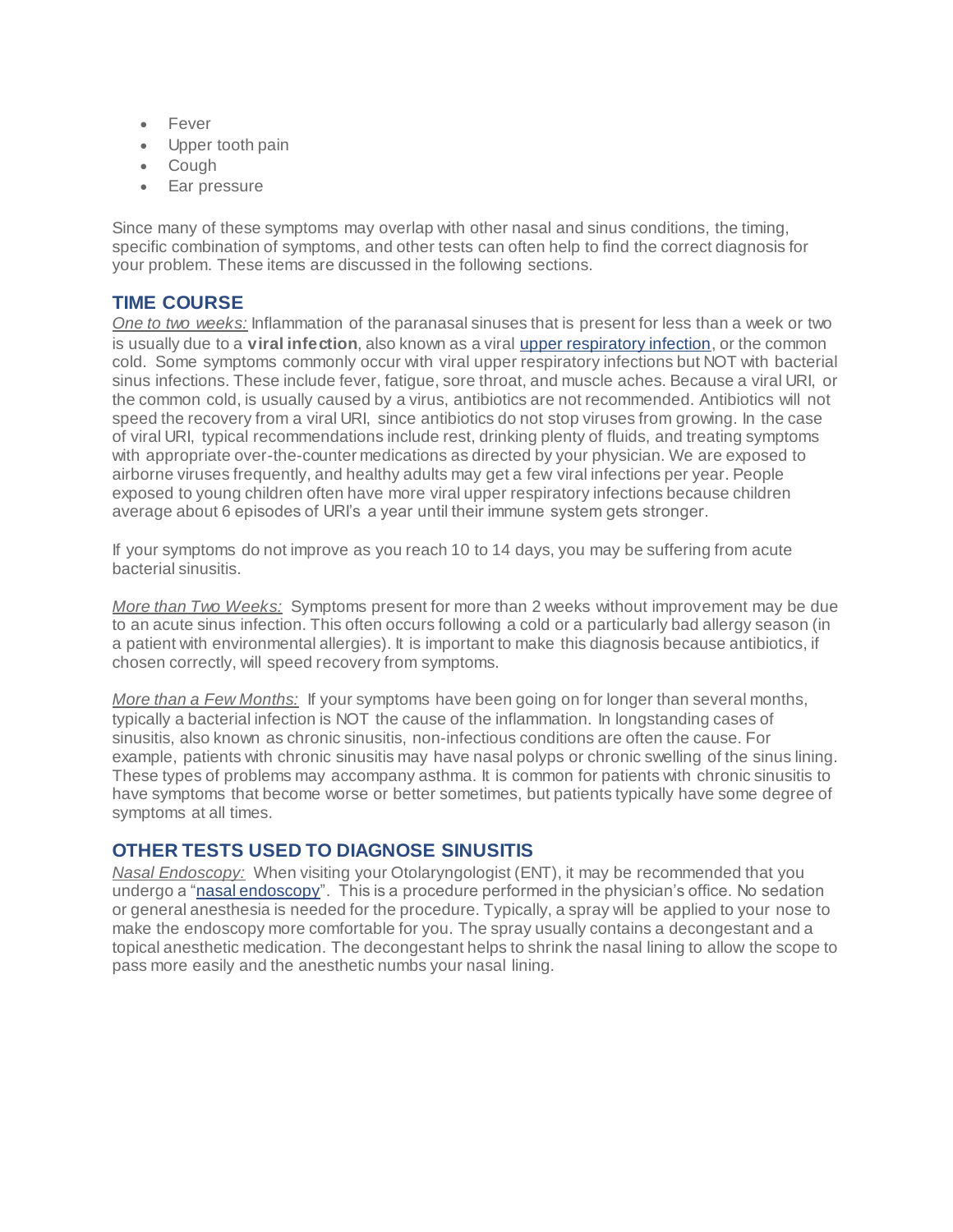The scope used for a nasal endoscopy is a lighted tube that allows the structures in the nose and sinuses to be seen more easily than by simply looking into the front of the nostrils. Nasal endoscopes can help your Otolaryngologist seen the anatomy of your nose, the degree of swelling of the nasal/sinus lining, mucus drainage coming from the sinus cavities, and nasal polyps (See Figure, dark arrows point to nasal polyps) or other findings. In addition, the nasal endoscopy procedure allows your physician to take cultures from any mucus drainage that is seen. Cultures taken during nasal endoscopy can help your physician choose the best antibiotic to treat your sinus infection. Cultures taken at random from the front of the nose or from blowing the nose are not reliable and should not be used to guide antibiotic choices. If necessary, biopsies and other



procedures can also be performed during nasal endoscopy in the Otolaryngologist's office.

# **RADIOLOGIC STUDIES**

*X-Rays:* X-rays were used in the past to image the sinuses, but plain X-rays are no longer routinely performed to help in diagnosing sinusitis. In current medical practice, a CT (CAT) scan is the study of choice for imaging the sinuses.

*CT scan:* Usually, radiologic studies are not performed for the initial diagnosis or treatment of sinus infections. However, your physician may recommend a CT scan of the sinuses in certain cases. After treatment of chronic sinusitis with nasal washes, nasal steroid sprays and antibiotics or other medications, it is common for a physician to obtain a CT scan of the sinuses, if you are still having symptoms. This CT scan helps the physician determine if the medicines cleared the sinus infection, or if any additional treatment is recommended. In addition, if the diagnosis of sinusitis is unclear or does not fit typical symptoms, a CT may be ordered to help guide your treatment. Since so many things can mimic a sinus infection, a sinus CT scan that shows no sinusitis is valuable. A "negative" or "clear" sinus CT scan allows the physician to consider other causes of symptoms besides sinusitis. Finally, if more serious complications of a sinus infection are suspected, such as spread to the orbits (eye sockets) or brain, a CT scan may be obtained for diagnosis.





Figure Legend: Ethmoid sinus (white arrow). Maxillary sinus (asterisk)

*MRI scan:* MRI scans are not typically ordered for sinusitis.

*Limitations of radiologic studies:* While CT scans can be helpful in diagnosing sinus problems and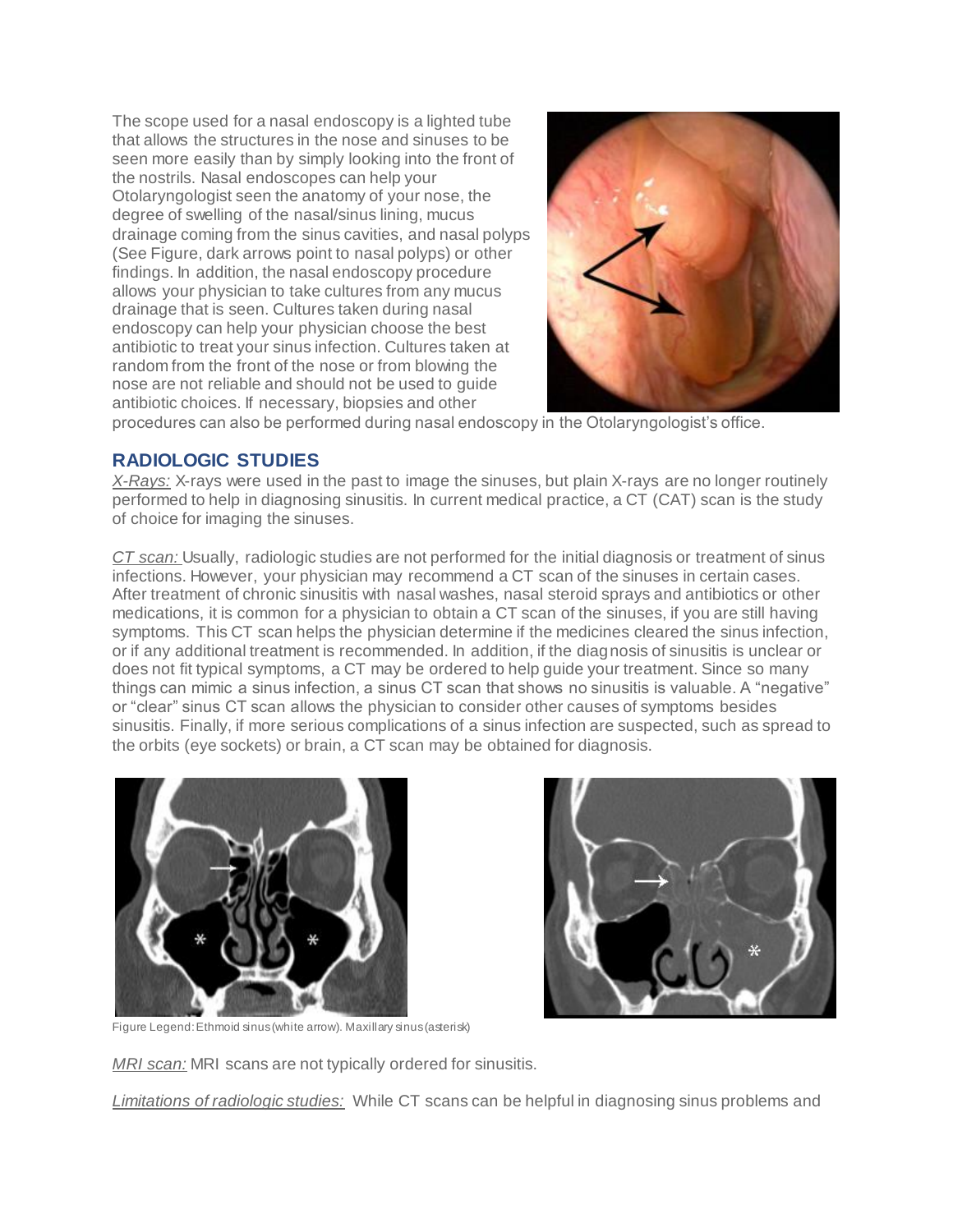helping to guide treatment, any radiologic study is simply a picture taken at one time. Symptoms can change over time, and this may lead your physician to recommend additional studies at a later time. A sinus CT carries a small risk from radiation exposure and should only be obtained if (1) the results will change your treatment, (2) sinus surgery is being considered, or (3) if the sinusitis is causing a complication (see complications section below). In addition, the sinus abnormalities seen on CT scan in cases of viral [upper respiratory infection](http://care.american-rhinologic.org/upper_respiratory_infections) (URI) are no different than those seen for bacterial sinusitis . For this reason, the diagnosis and treatment of these early stage infections are typically based on symptoms and time course, rather than imaging studies.

#### **OTHER DISEASES THAT MAY MIMIC SINUSITIS**

*Viral Upper Respiratory Infection (URI) or Common Cold:* While many of the symptoms of a viral cold are the same as bacterial sinusitis, these conditions are treated differently. See the section above entitled TIME COURSE – ONE TO TWO WEEKS.

*Environmental Allergies:* The symptoms of environmental allergies and sinusitis overlap to some degree. Additionally, some patients may have both allergies and sinusitis. Some symptoms that are more common with environmental allergies (and less common with sinusitis) include sneezing, clear nasal drainage, itchy nose or throat, itchy watery eyes, itchy skin, and eczema. In addition, allergy symptoms tend to fluctuate with the seasons or with a change in your environment, such as going from indoors to outdoors. Most people with allergies will notice specific triggers for their symptoms like increases in the pollen count or coming into contact with a cat or dog.

*Headaches:* ["Sinus headache"](http://care.american-rhinologic.org/headaches_and_sinus_disease) is a common term, but can be misleading. Facial pain/pressure or headache that occurs without nasal congestion or discolored drainage is only rarely associated with true sinusitis. There are many causes of headaches and facial pain. These include migraine headaches, tension headaches, temporomandibular joint (TMJ or jaw joint) problems, and dental issues, as well as rarer causes of headaches like tumors. Your physician can help you determine the best evaluation and treatment for your headache.

*Acid Reflux:* Acid reflux (stomach acid coming up to irritate the esophagus or throat) may contribute to a number of symptoms that are commonly associated with sinusitis. These include thick phlegm in the throat, post-nasal drainage, chronic throat clearing, and intermittent voice changes. Acid reflux is treated differently than sinusitis, so it is important to make the appropriate diagnosis and begin appropriate treatment for your condition.

# **MORE SERIOUS CONCERNS RELATED TO SINUS INFECTIONS**

In rare cases, sinus infections may spread outside the sinus cavities. The orbits (eye sockets) and brain are located close to the sinus cavities and may be involved with sinus infections in very rare cases. If you experience any of the symptoms below in association with a sinus infection, you should seek medical attention immediately.

- Severe, unrelenting headache
- Stiff neck
- Confusion
- High fever
- Double vision (or other vision changes)
- Swelling or redness of the eye or eyelids

# **EVERY PATIENT IS DIFFERENT**